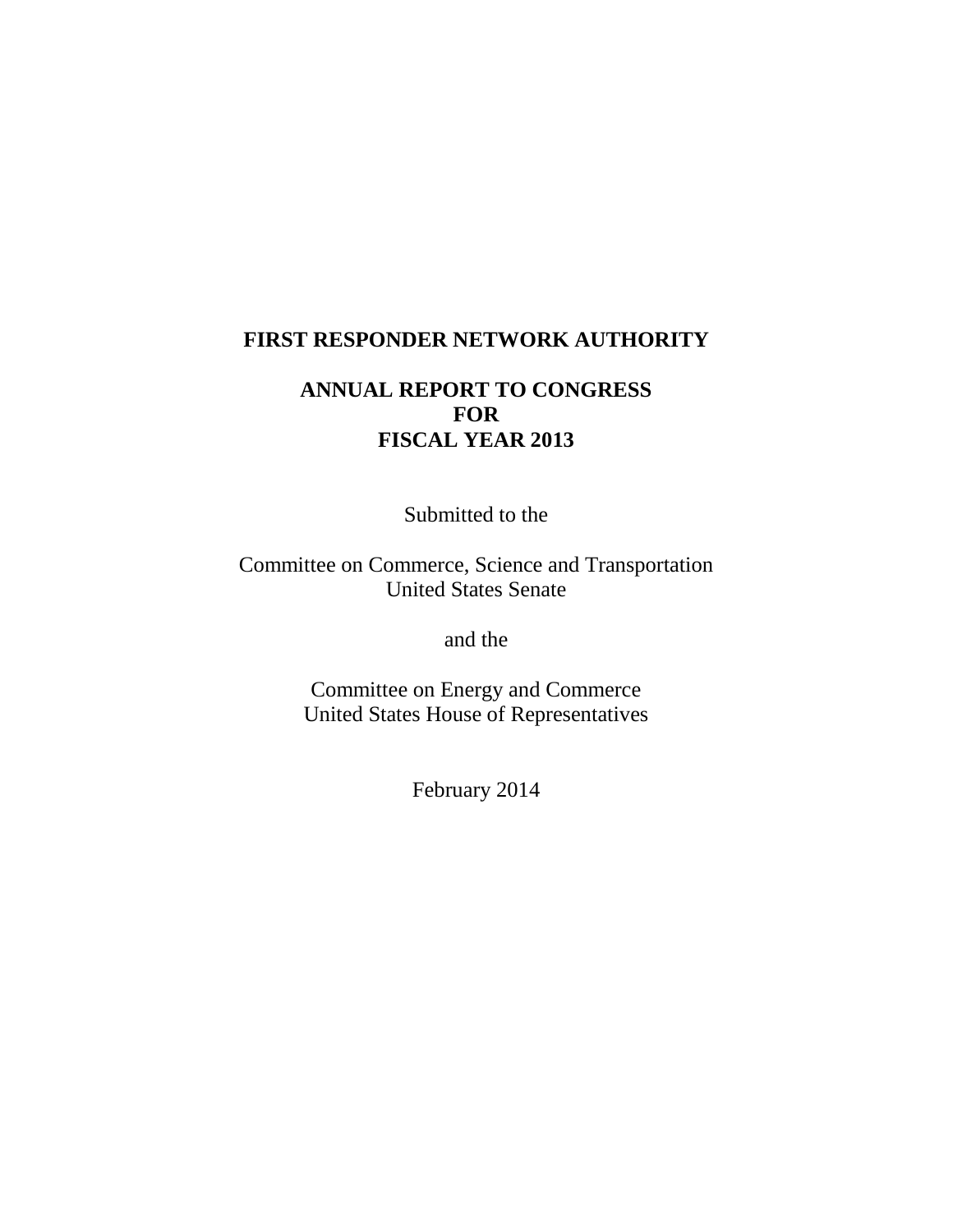# **TABLE OF CONTENTS**

| Ι.        |  |
|-----------|--|
| Π.        |  |
| A.        |  |
| <b>B.</b> |  |
| C.        |  |
| Ш.        |  |
| A.        |  |
| <b>B.</b> |  |
| IV.       |  |
| A.        |  |
| <b>B.</b> |  |
| V.        |  |
| VI.       |  |
| VII.      |  |
| VIII.     |  |
| IX.       |  |
| Х.        |  |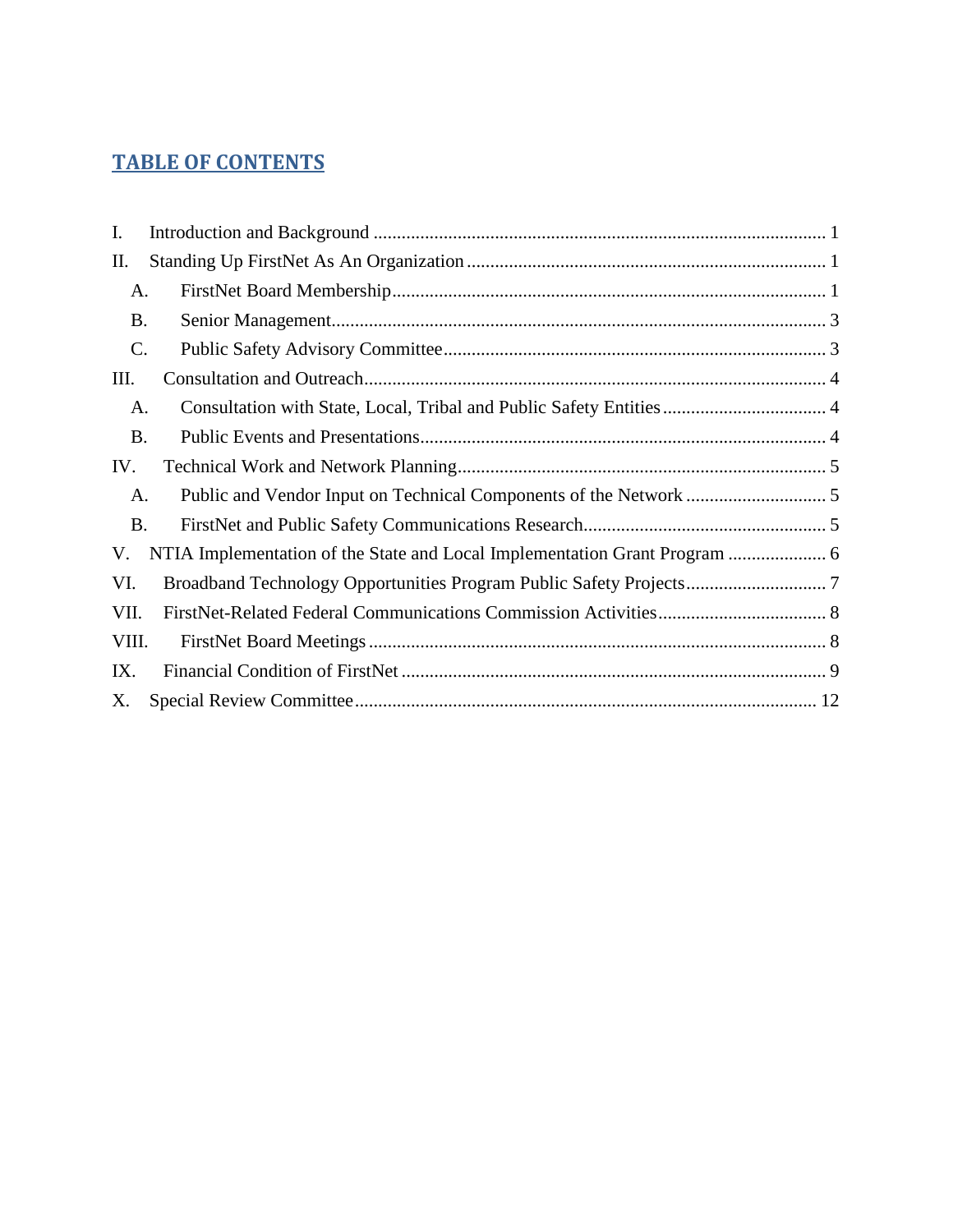# <span id="page-2-0"></span>**I. Introduction and Background**

Pursuant to Section 6210 of the Middle Class Tax Relief and Job Creation Act of 2012 (the Act), the First Responder Network Authority (FirstNet) provides this Annual Report on its operations, activities, financial condition and accomplishments during Fiscal Year (FY) 20[1](#page-2-3)3.<sup>1</sup>

The Act establishes FirstNet as an independent authority within the National Telecommunications and Information Administration (NTIA) and authorizes FirstNet to take all actions necessary to ensure the building, deployment and operation of a nationwide public safety broadband network based on a single, national network architecture. FirstNet is responsible for, at a minimum, ensuring nationwide standards for use and access of the network; issuing open, transparent and competitive requests for proposals to build, operate and maintain the network; encouraging that such proposals leverage, to the maximum extent economically desirable, existing commercial wireless infrastructure to speed network deployment; and managing and overseeing the implementation and execution of contracts or agreements with non-Federal entities to build, operate, and maintain the network.

The Act also assigns specific responsibilities to NTIA, including implementation of the State and Local Implementation Grant Program (SLIGP), which will support the efforts of state, regional, tribal, and local jurisdictions to identify, plan, and implement the most efficient and effective way to utilize and integrate the infrastructure, equipment, and other architecture associated with the network.

# <span id="page-2-2"></span><span id="page-2-1"></span>**II. Standing Up FirstNet As An Organization**

# **A. FirstNet Board Membership**

The Act requires that FirstNet be led by a fifteen-person Board, with the Secretary of Homeland Security, the Attorney General of the United States, and the Director of the Office of Management and Budget serving as permanent Board members. Congress charged the Secretary of Commerce with appointing twelve non-permanent members. By law, the term of all nonpermanent FirstNet Board members is three years. However, the terms of the inaugural nonpermanent FirstNet Board members are staggered, with four members serving three years, four serving two years, and four members serving one year.<sup>[2](#page-2-4)</sup>

The inaugural non-permanent Board members were appointed on August 20, 2012. Each member of the Board brings considerable public safety, network, technology, and/or finance expertise. Board members also have a broad range of experience in working with state, regional, territorial, tribal, and local jurisdictions. They include (noting the date their current term expires):

<span id="page-2-3"></span><sup>&</sup>lt;sup>1</sup> Middle Class Tax Relief and Job Creation Act of 2012, Public Law 112–96, 126 Stat. 156 (2012).<br><sup>2</sup> Non-nermanent FirstNet Board membership is limited to two consecutive full three-year terms

<span id="page-2-4"></span>Non-permanent FirstNet Board membership is limited to two consecutive full three-year terms.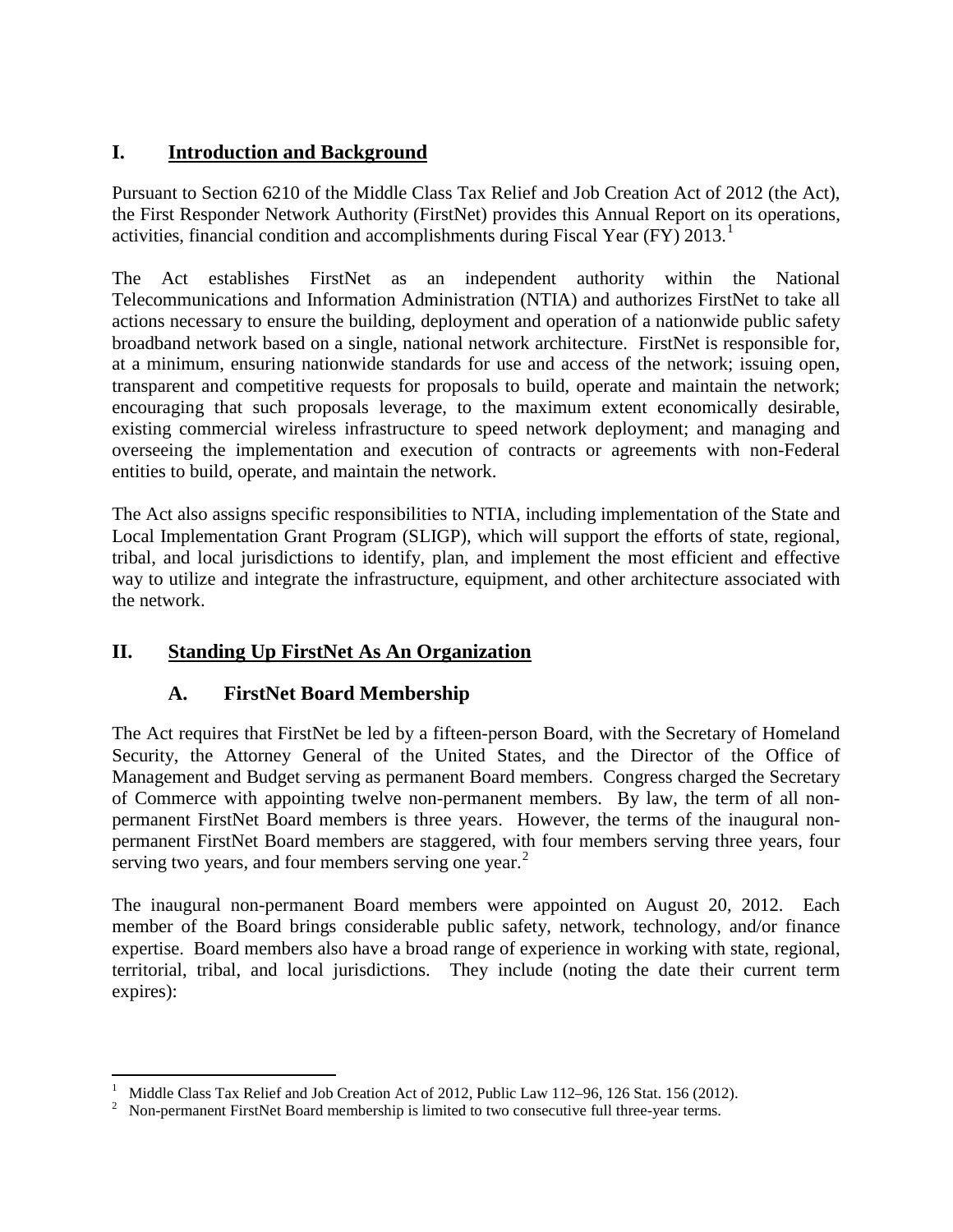| Name                                         | Background                                                                                                                                                    | Term Expires |
|----------------------------------------------|---------------------------------------------------------------------------------------------------------------------------------------------------------------|--------------|
| <b>Barry Boniface</b>                        | Telecommunications executive and private<br>equity investor                                                                                                   | August 2016  |
| Tim Bryan                                    | Chief Executive Officer, National Rural<br><b>Telecommunications Cooperative</b>                                                                              | August 2015  |
| Charles "Chuck" Dowd                         | Assistant Chief, New York City Police<br>Department                                                                                                           | August 2014  |
| F. Craig Farrill                             | Wireless telecommunications executive                                                                                                                         | August 2015  |
| Paul Fitzgerald                              | Sheriff, Story County, Iowa                                                                                                                                   | August 2014  |
| "Sam"<br>Ginn<br>Samuel<br><b>Chairman</b>   | Telecommunications executive (retired)                                                                                                                        | August 2014  |
| Jeffrey Johnson                              | Fire Chief (retired); former Chair, State<br>Interoperability Council, State of Oregon;<br>Chief Executive Officer, Western Fire<br><b>Chiefs Association</b> | August 2016  |
| Kevin McGinnis                               | Chief/Chief Executive Officer, North East<br><b>Mobile Health Services</b>                                                                                    | August 2015  |
| Ed Reynolds                                  | Telecommunications executive (retired)                                                                                                                        | August 2014  |
| <b>Susan Swenson</b><br><b>Vice Chairman</b> | Telecommunications/technology executive                                                                                                                       | August 2016  |
| Teri Takai                                   | information<br>technology<br>Government<br>expert; former CIO, States of Michigan<br>and California                                                           | August 2016  |
| Wellington Webb                              | Former Mayor of Denver, Colorado                                                                                                                              | August 2015  |

The original Board included Mr. William Keever, however he decided to step down at the end of his term in August, 2013. On August 14, 2013, Secretary Pritzker announced the reappointment of Ms. Sue Swenson, Mr. Jeff Johnson, and Ms. Terri Takai to additional three year terms respectively.

While NTIA's outreach efforts included numerous meetings and conversations with interested groups and individuals concerning Board membership issues, NTIA's formal recruitment efforts included a May 7, 2012, recruitment announcement, which it published in the *Federal Register.* NTIA also published a May 22, 2012, release of a FirstNet Board Recruitment Prospectus, which it posted on its website.<sup>[3](#page-3-0)</sup> Both documents provided interested parties with additional background on FirstNet, statutory requirements for Board member eligibility, and the process by which candidates could be submitted for consideration.

<span id="page-3-0"></span><sup>&</sup>lt;sup>2</sup><br>3 The May 7, 2012, Recruitment Announcement and the May 22, 2012 Prospectus can be found, respectively, at: [http://www.ntia.doc.gov/files/ntia/publications/fr\\_firstnet\\_bod\\_notice\\_120510.pdf](http://www.ntia.doc.gov/files/ntia/publications/fr_firstnet_bod_notice_120510.pdf) and [http://www.ntia.doc.gov/other-publication/2012/firstnet-board-directors-recruitment-prospectus.](http://www.ntia.doc.gov/other-publication/2012/firstnet-board-directors-recruitment-prospectus)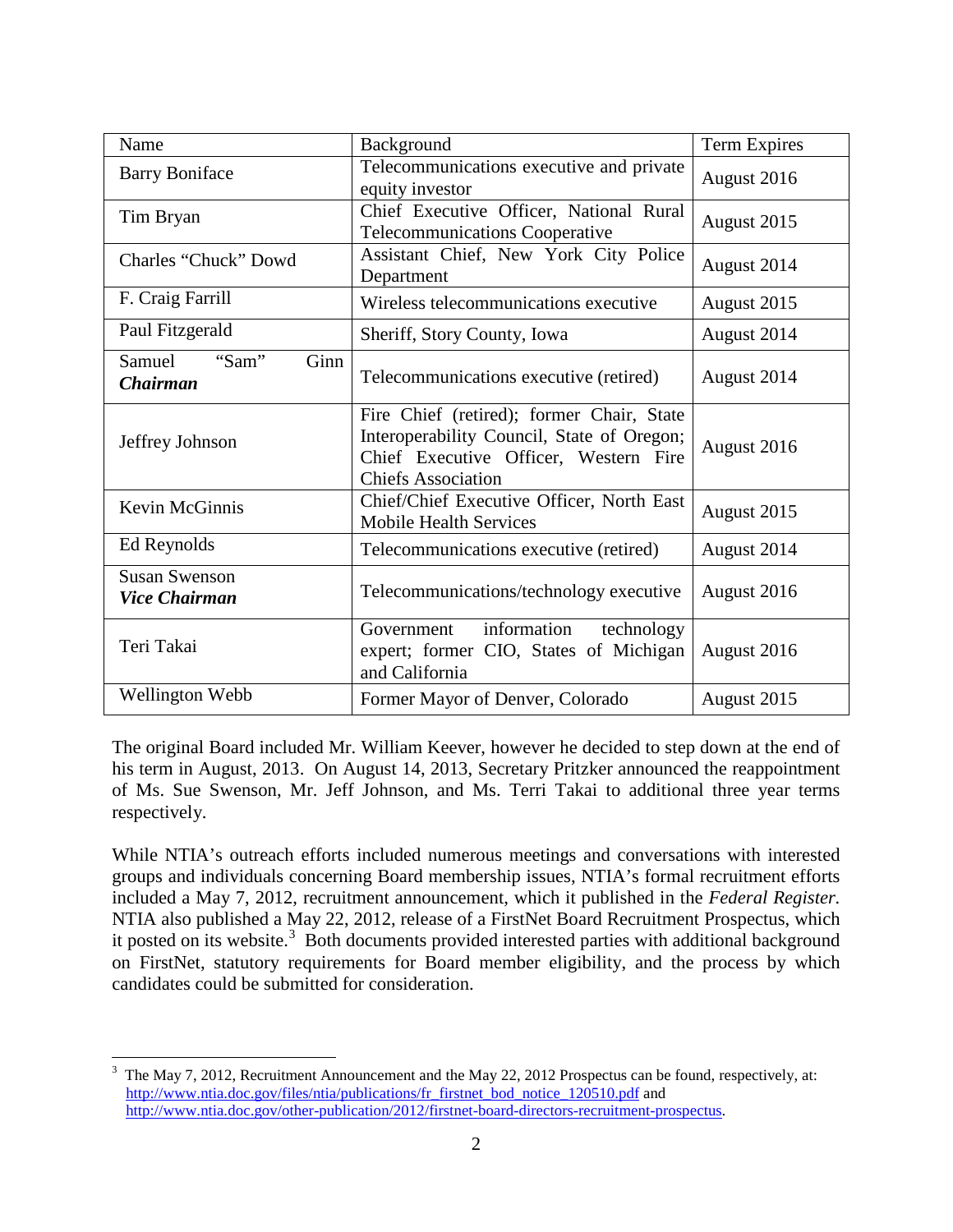NTIA also conducted due diligence on the Board member candidates. Based on the information it obtained, NTIA recommended a slate of candidates to the Acting Secretary of Commerce that met the mix of expertise and representation required by the Act.

# **B. Senior Management**

<span id="page-4-0"></span>In April 2013, the FirstNet Board selected Bill D'Agostino, Jr. as the General Manager of FirstNet. The General Manager is responsible for the day-to-day operations of FirstNet and reports directly to the Board. The remainder of the senior management team is responsible for planning and directing the development of FirstNet under the General Manager. These responsibilities include outreach and consultation, technical designs, finances, administrative tasks, recruitment of personnel and legal matters. The hiring of Mr. D'Agostino and his senior management team allowed the Board to resume their traditional Board member roles. In addition to Mr. D'Agostino senior management is currently comprised of:

- Deputy General Manager TJ Kennedy
- General Counsel Stuart Kupinsky
- Chief Financial Officer Randolph Lyon
- Chief Administrative Officer Frank Freeman

The process of hiring a Chief Information Officer (CIO), Chief of Staff, and Chief Technology Officer remain ongoing and FirstNet hopes to have those positions filled at the earliest possible time.

# <span id="page-4-1"></span>**C. Public Safety Advisory Committee**

The Act requires FirstNet to create a standing public safety advisory committee to assist it in carrying out its duties and responsibilities. The FirstNet Board directed Chairman Ginn to establish a Public Safety Advisory Committee (PSAC) and appoint the Chairman and Vice Chairs. The PSAC was created on February 20, 2013.

The PSAC is a 41 member committee that draws expertise from all aspects of public safety. The PSAC is a direct link to public safety for FirstNet on all matters. FirstNet senior management is in regular communication with the PSAC leadership and actively seeks the PSAC's input on important issues.

On September 11, 2013, all members of the PSAC met with five FirstNet Board members and senior management. This meeting was organized to generate input from the PSAC members on the status of FirstNet planning and to gain advice on public safety network matters that involve shared intergovernmental responsibilities. PSAC's executive committee met in March 2013, June 2013, and August 2013, in addition to holding phone conversations with the PSAC chair and executive committee at other times during the year.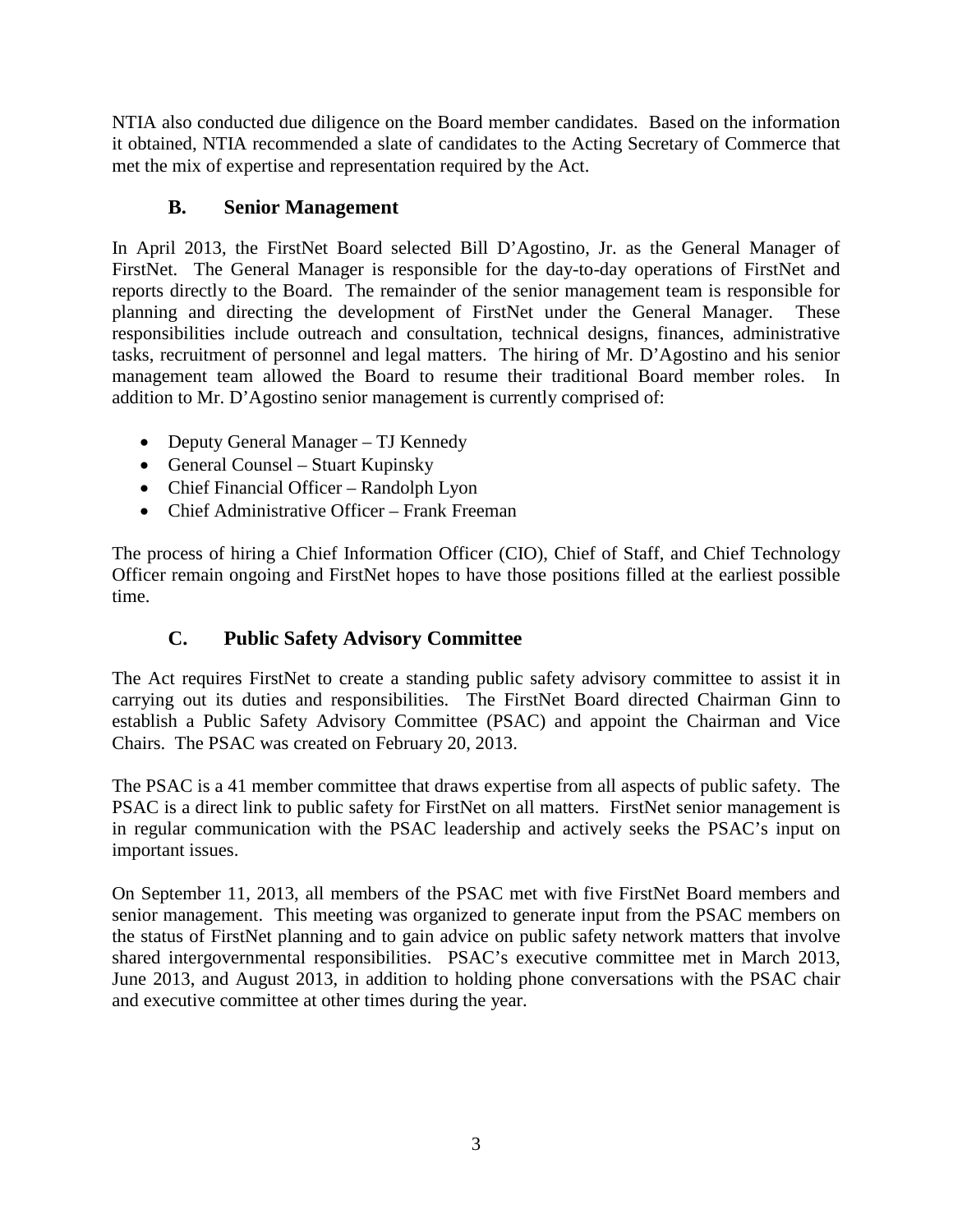#### <span id="page-5-1"></span><span id="page-5-0"></span>**III. Consultation and Outreach**

#### **A. Consultation with State, Local, Tribal and Public Safety Entities**

FirstNet is dedicated to the development of a sustainable outreach process consistent with the statutory requirements. In this regard, FirstNet's goal is to ensure that the public safety community, public safety communications experts, State CIOs, governor-appointed state points of contact (SPOCs), and all additional relevant individuals and groups become part of the consultation process and provide input into their state plan.

On October 25, 2013, the FirstNet Board announced that it is establishing ten regional offices that will mirror the ten FEMA regions. FirstNet will be hiring outreach staff that will be permanently based in each of these ten regions. The regional staff will provide a direct link from the local communities in which they serve to the FirstNet organization. FirstNet is looking to develop relationships and insights at the state, county, city, and tribal levels which in turn will create a compelling value proposition through which states and localities/local jurisdictions will chose FirstNet services.

NTIA's SLIGP provides states with the opportunity to educate, consult, and learn what FirstNet is, and help prepare for FirstNet's formal consultation process to develop what FirstNet will provide in terms of services and tools for public safety in each state.

While the regional teams are being put in place, FirstNet is also finalizing the formal consultation process that will take place between FirstNet and state, regional, tribal, and local jurisdictions. This process will identify, plan and implement the most efficient and effective way to utilize and integrate the infrastructure, equipment, and other assets associated with the network, resulting in an individualized plan for each state.

Recognizing the challenges that agencies spanning multiple states and sovereign nations pose, FirstNet has been conducting outreach and education specifically targeted at tribal and federal entities. During the six regional outreach workshops in May and June of 2013, FirstNet staff discussed tribal working relationships within each state individually, and facilitated breakout sessions to gather information related to public safety priorities and challenges in Indian Country. Board member Kevin McGinnis was appointed as tribal liaison in June 2013.

FirstNet began building relationships with regional and national tribal associations focused on public safety, telecommunications, and broad planning and coordination to learn how to engage leaders within the 566 federally recognized tribes. Additionally, FirstNet looked for models of successful technology projects by tribes with large land areas. These relationships and conversations continue in FY 2014. FirstNet has engaged in formal strategic planning with key leaders and professionals in Indian Country, and continues to pass that information on to states to effectively engage tribes in all levels of this build-out process. While official consultation will occur through the states, relationships with tribal telephone companies, emergency management, and tribal telecommunications projects will continue to grow and their input will be very important as the network matures.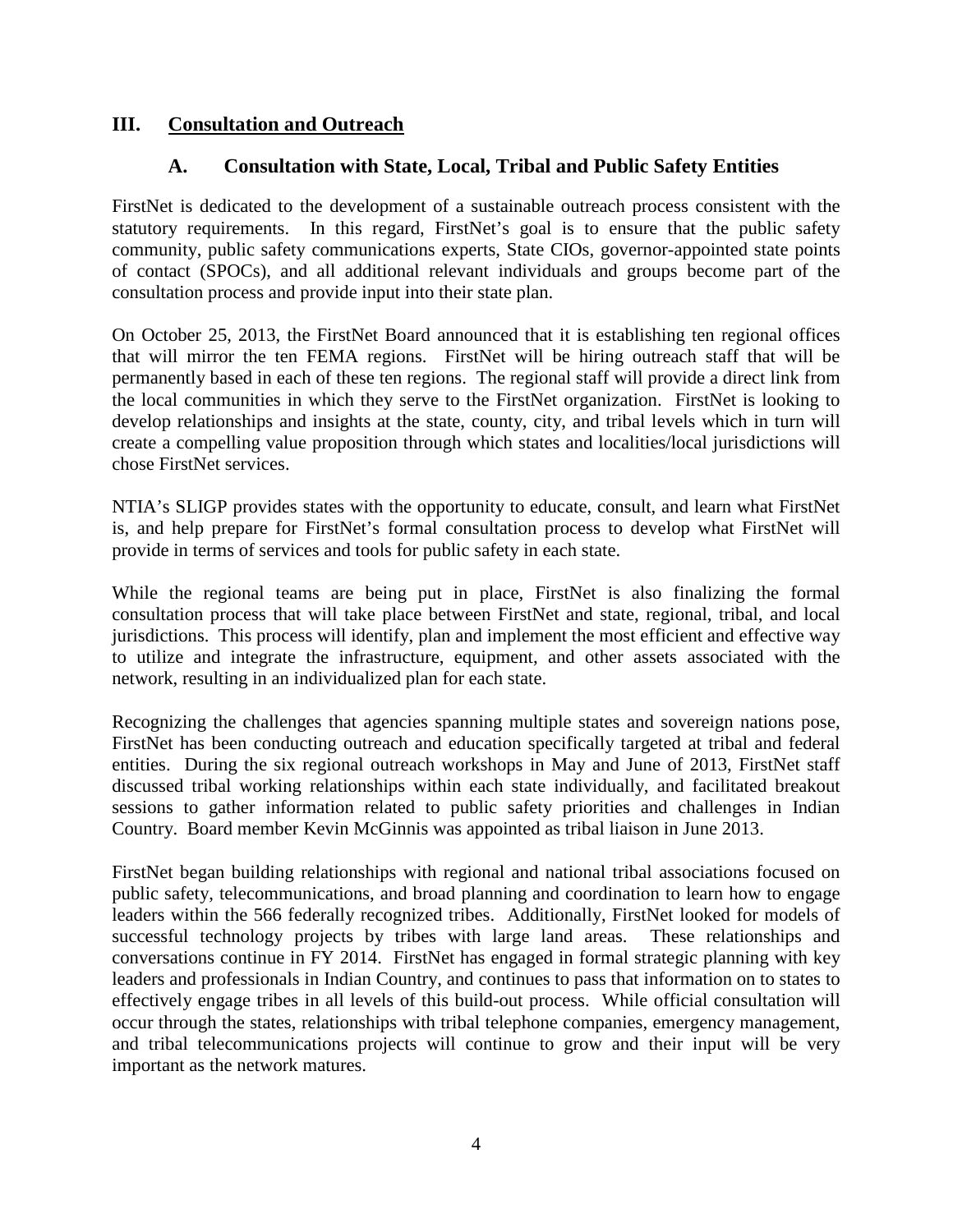### **B. Public Events and Presentations**

<span id="page-6-0"></span>The Board members and management team have conducted an impressive amount of outreach with the available resources. FirstNet Board members, executives, and staff have spoken at 94 conferences, meetings, trade shows and other events since the start of FY 2013. These speaking engagements have reached a broad cross-section of stakeholder groups and associations, including those representing the public safety community, Federal, state, and local governments and tribal leaders, and industry.

FirstNet has been invited to speak at the majority of the major public safety and communication groups' annual conferences, and staff have attended those conferences as well as engaged with organizations including the Association of Public Safety Communications Officials, the National Sheriffs' Association, the International Association of Chiefs of Police, Major City Chiefs, the International Association of Fire Chiefs, the Fraternal Order of Police, the National Governors Association, the U.S. Conference of Mayors, the National Association of State Chief Information Officers, SAFECOM, the Telecommunications Industry Association and the Competitive Carriers Association. These interactions provided FirstNet an important opportunity for two-way interaction with the public safety community. FirstNet was able to educate audiences about the network, the FirstNet organization, and its plan, while these groups explained their unique obligations, constraints, and network requirements.

# <span id="page-6-2"></span><span id="page-6-1"></span>**IV. Technical Work and Network Planning**

# **A. Public and Vendor Input on Technical Components of the Network**

FirstNet has received considerable input from public safety and industry on the technical aspects of the national public safety broadband network. This input has primarily come in three forms: outreach, public safety/industry collaboration, and FirstNet's Notice of Inquiry (NOI) and Request for Information (RFI) process.

After the inaugural FirstNet Board meeting, the Board asked NTIA to issue an NOI to solicit comment from interested parties on the network architecture and public safety applications concepts presented during the meeting. On October 1, 2012, NTIA issued this NOI, which was published in the *Federal Register* on October 4, 2012. The NOI had an initial comment deadline of November 1, 2012, which was subsequently extended to November 9, 2012, to accommodate those impacted by Hurricane Sandy.<sup>[4](#page-6-3)</sup> NTIA received 133 comments from a wide range of stakeholders, including states, local and tribal governments, federal entities, national associations, consultants, vendors, commercial carriers, satellite providers, equipment manufacturers, and utilities. NTIA summarized the comments and briefed FirstNet Board members on their major themes, giving FirstNet valuable insight into a variety of topic areas, including network design and other technical components of the network.

<span id="page-6-3"></span><sup>&</sup>lt;sup>4</sup> The NOI can be found at[: http://www.ntia.doc.gov/federal-register-notice/2012/notice-inquiry-firstnet-conceptual](http://www.ntia.doc.gov/federal-register-notice/2012/notice-inquiry-firstnet-conceptual-network-architecture)[network-architecture;](http://www.ntia.doc.gov/federal-register-notice/2012/notice-inquiry-firstnet-conceptual-network-architecture) the comments received in response are posted at: [http://www.ntia.doc.gov/federal-register](http://www.ntia.doc.gov/federal-register-notice/2012/comments-nationwide-interoperable-public-safety-broadband-network-noi)[notice/2012/comments-nationwide-interoperable-public-safety-broadband-network-noi.](http://www.ntia.doc.gov/federal-register-notice/2012/comments-nationwide-interoperable-public-safety-broadband-network-noi)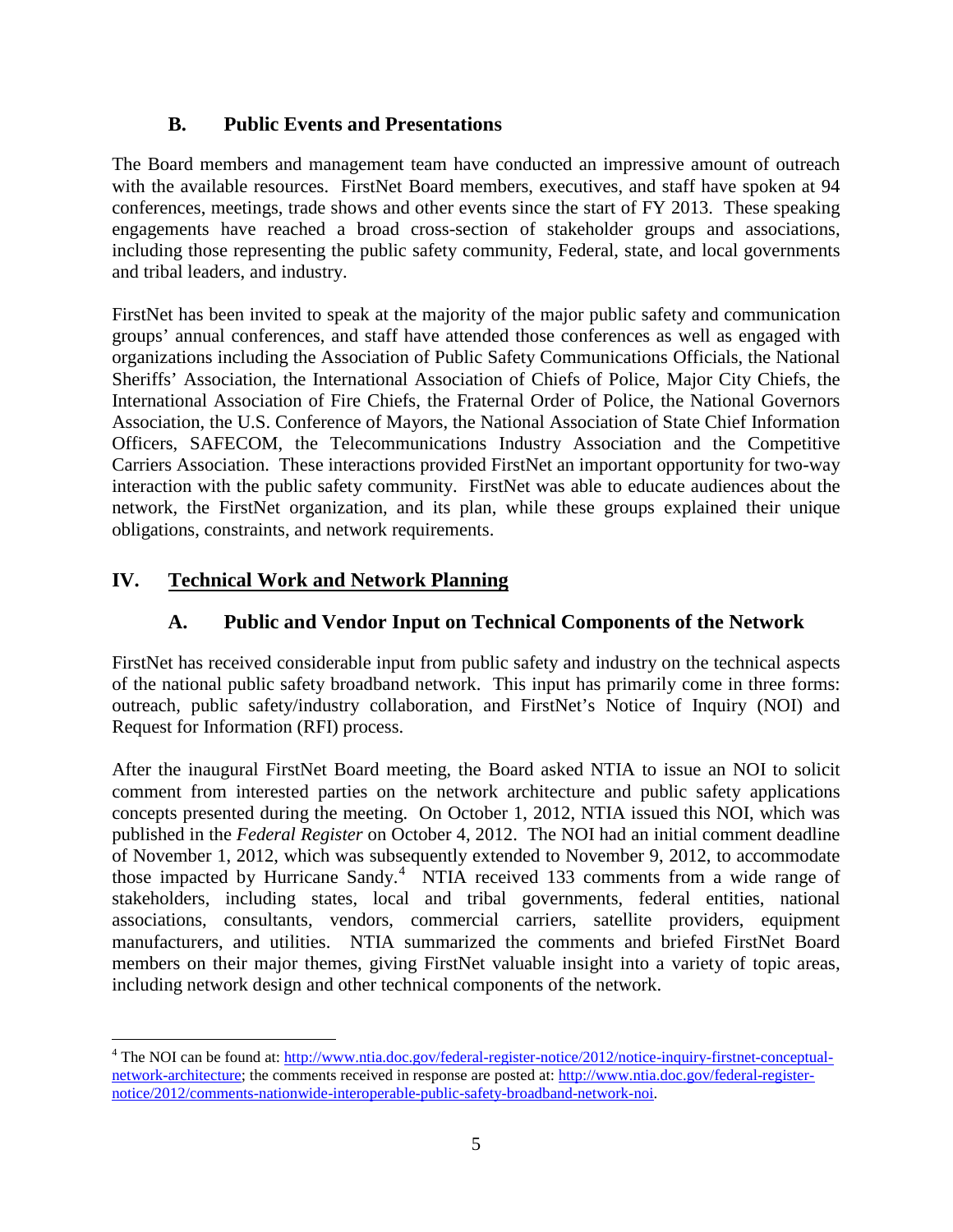Over the past year FirstNet has held numerous meetings with state and local stakeholders to understand their wants and needs for the FirstNet network. This process will continue as FirstNet further develops its technical plans and begins to implement those plans. FirstNet is also working very closely with public safety Broadband Technology Opportunities Program (BTOP) grantees in the same manner.

Public safety communities, along with government and industry partners, have been working very closely together over the past several years to define launch requirements and expand thinking on topics relevant to FirstNet. These inputs have been collected, and are being analyzed and considered for the technical design of the network.

Finally, FirstNet released 12 RFIs this year, and the response from industry has been significant, with over 300 responses to these RFIs received. These topics can be broken down into two areas. First, Radio Access Network (RAN) RFIs which included: network partnering and RAN provision, antenna systems, microwave backhaul equipment, mobile network solutions, and satellites. Secondly, Core RFIs that covered: enhanced packet core (EPC), transmission transport, data center, network management center/operations management center (NMC/OMC), and network service platforms. FirstNet is currently engaged in the analysis of these responses to gauge how best to leverage industry technology and services required to deploy the FirstNet network.

### <span id="page-7-0"></span>**B. FirstNet and Public Safety Communications Research (PSCR)**

The PSCR Program resides within the Department of Commerce laboratories in Boulder, Colorado, and is a joint effort between the National Institute of Standards and Technology (NIST)/Office of Law Enforcement Standards and NTIA/Institute for Telecommunication Sciences.

The PSCR Program provides research, development, testing, and evaluation to foster nationwide public safety communications interoperability. PSCR has also taken a lead role in public safety broadband wireless communications development and testing. Drawing on critical requirements provided by public safety practitioners, the PSCR Program provides leadership to wireline and wireless standards committees developing standards for voice, data, image, and video communications.

The PSCR Program performs research on behalf of its sponsors — the Department of Homeland Security/Office for Interoperability and Compatibility (DHS/OIC), DHS Office of Emergency Communications (OEC), NIST, and NTIA/FirstNet — to advance public safety communications interoperability. The PSCR Program is (on behalf of FirstNet) participating in international standards development bodies, such as the 3<sup>rd</sup> Generation Partnership Project (3GPP) and the Alliance for Telecommunications Industry Solutions to advance public safety requirements such as Push-To-Talk, Proximity Services, and Group Communications. Public safety was identified as the highest priority for 3GPP Release 12, which was beneficial for public safety entities and FirstNet.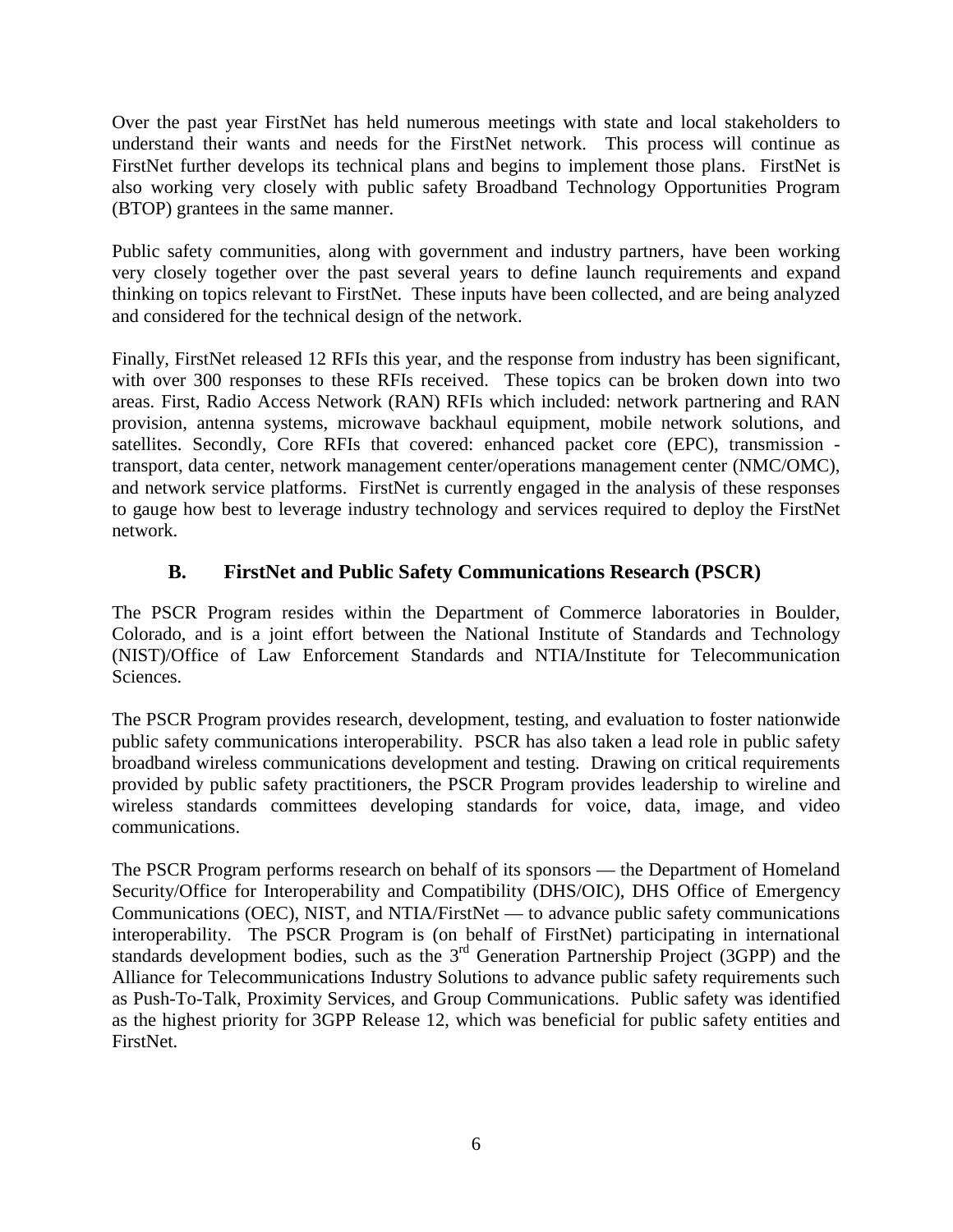#### <span id="page-8-0"></span>**V. NTIA Implementation of the State and Local Implementation Grant Program**

SLIGP is a formula-based, matching grant program administered by NTIA. Between July and September 2013, NTIA awarded grants totaling \$116 million to 54 states and territories. The program is designed to assist regional, state, local, and tribal government entities as they plan for a nationwide public safety broadband network. Grants will support planning, consultation, education and outreach activities, as well as fund efforts to collect data on existing infrastructure and equipment that could be used by FirstNet in building a wireless public safety broadband network.

<span id="page-8-1"></span>

| <b>State</b>         | <b>Federal Funds</b><br><b>Awarded</b> | <b>State</b>                       | <b>Federal Funds</b><br><b>Awarded</b> |
|----------------------|----------------------------------------|------------------------------------|----------------------------------------|
| Alabama              | \$2,044,932                            | Montana                            | \$1,816,415                            |
| Alaska               | \$2,005,869                            | Nebraska                           | \$1,510,750                            |
| American Samoa       | \$502,930                              | Nevada                             | \$1,972,666                            |
| Arizona              | \$2,911,147                            | New Hampshire                      | \$879,887                              |
| Arkansas             | \$1,595,711                            | New Jersey                         | \$2,711,928                            |
| California           | \$5,676,786                            | New Mexico                         | \$1,899,423                            |
| Colorado             | \$2,500,989                            | New York                           | \$4,867,212                            |
| Connecticut          | \$1,406,257                            | North Carolina                     | \$3,203,088                            |
| Delaware             | \$724,613                              | North Dakota                       | \$1,167,975                            |
| District of Columbia | \$636,722                              | Ohio                               | \$3,638,690                            |
| Florida              | \$4,916,040                            | Oklahoma                           | \$1,924,814                            |
| Georgia              | \$3,306,657                            | Oregon                             | \$2,148,448                            |
| Guam                 | \$529,300                              | Pennsylvania                       | \$3,955,098                            |
| Hawaii               | \$872,075                              | Puerto Rico                        | \$1,432,624                            |
| Idaho                | \$1,490,242                            | Rhode Island                       | \$755,863                              |
| <b>Illinois</b>      | \$4,067,403                            | South Carolina                     | \$1,853,522                            |
| Indiana              | \$2,354,504                            | South Dakota                       | \$1,238,103                            |
| Iowa                 | \$1,656,258                            | Tennessee                          | \$2,361,340                            |
| <b>Kansas</b>        | \$1,800,790                            | Texas                              | \$5,859,404                            |
| Kentucky             | \$1,852,548                            | U.S. Virgin Islands                | \$515,628                              |
| Maine                | \$1,045,904                            | Utah                               | \$1,782,235                            |
| Maryland             | \$1,985,361                            | Vermont                            | \$710,941                              |
| Massachusetts        | \$2,162,120                            | Virginia                           | \$2,756,850                            |
| Michigan             | \$3,347,017                            | Washington                         | \$2,642,591                            |
| Minnesota            | \$2,389,660                            | West Virginia                      | \$1,121,498                            |
| Mississippi          | \$1,570,320                            | Wisconsin                          | \$2,294,933                            |
| Missouri             | \$2,477,551                            | Wyoming                            | \$1,350,593                            |
|                      |                                        | <b>Total Awarded as of</b><br>9/30 | \$116,202,225                          |

Figure 1. SLIGP Federal Funds Awarded by State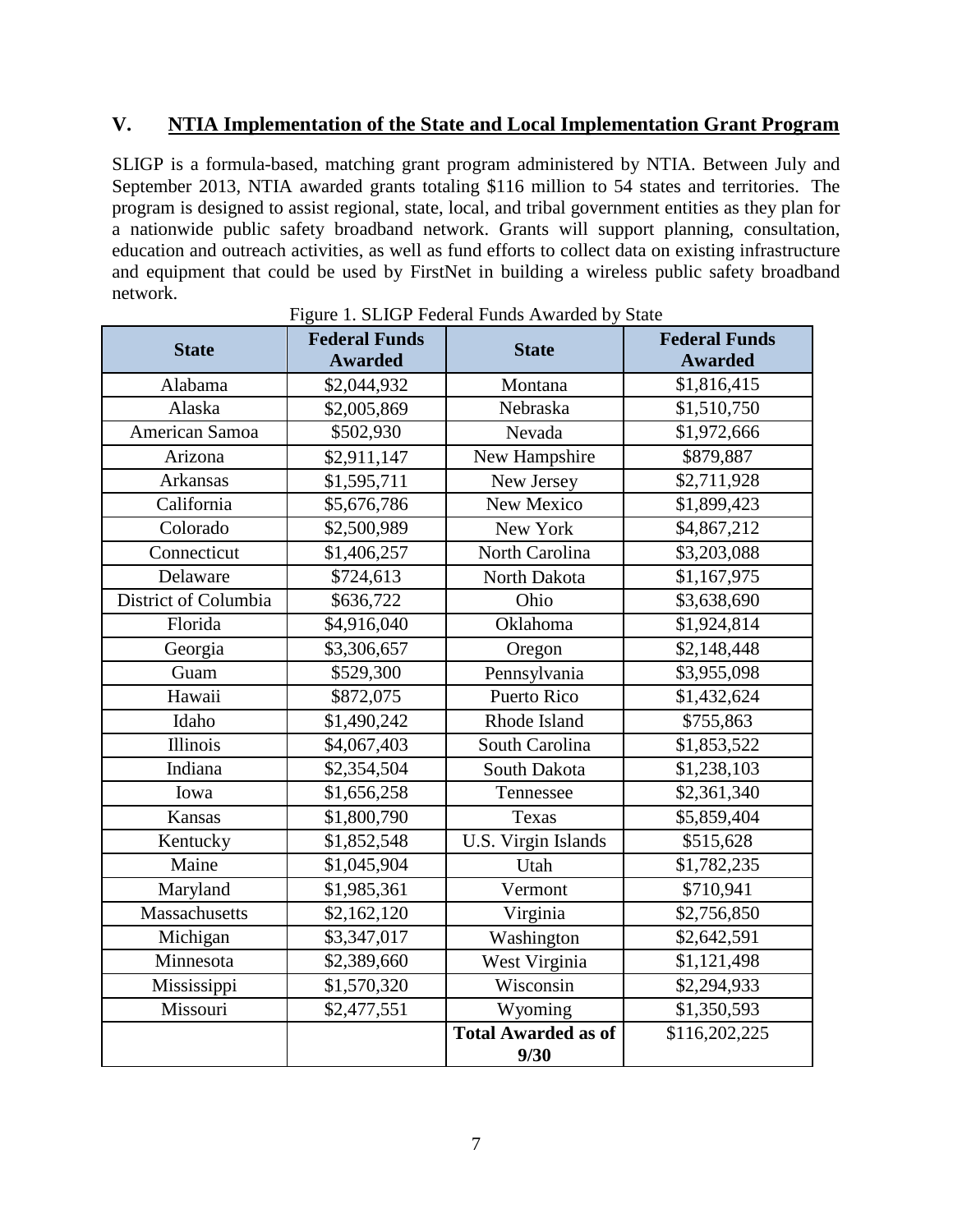#### **VI. Broadband Technology Opportunities Program Public Safety Projects**

As of September 30, 2013, FirstNet had successfully reached spectrum manager lease agreements (SMLAs) with the Los Angeles Regional Interoperable Communications System Authority (LA-RICS) and the State of New Mexico, two of the seven BTOP grant recipients which had received funding for public safety broadband projects administered by NTIA. FirstNet will leverage these projects to as a means to test various technologies and platforms prior to the development of the nationwide system. These projects will provide FirstNet with a substantial opportunity to gather key information to help it design the nationwide FirstNet network. At the close of FY 2013, FirstNet was continuing to negotiate on spectrum lease agreements with four of the five remaining public safety BTOP projects (Adams County Communications Center Inc., the Executive Office of the State of Mississippi, Motorola Solutions, Inc. (the Bay Area Regional Interoperable Communications Systems Authority (BayRICS)), and the New Jersey Department of the Treasury), as well as with the State of Texas, whose public safety broadband project in Harris County was not funded through the BTOP program. FirstNet's negotiations with the City of Charlotte, North Carolina, the remaining BTOP project, were terminated by mutual consent in August.

At the December 2013 FirstNet Board meeting an announcement was made that Adams County and New Jersey Department of the Treasury had signed SMLAs with FirstNet. The Mississippi and BayRICS projects could not reach agreements with FirstNet. All negotiations were terminated by the November 15, 2013 deadline.

From the start, FirstNet took the approach that its negotiation process and the SMLA framework must preserve the states' flexibility in making their decisions on FirstNet's eventual deployment plan for their state. The SMLA negotiations began in February 2013, when the Board authorized Board member Sue Swenson to negotiate with the BTOP public safety projects for a period of 90 days. The negotiation periods were extended multiple times by mutual agreement of the parties. FirstNet's negotiations included numerous group discussions among representatives of all the projects on common issues and concerns, as well as lease terms and conditions. There also were numerous one-on-one negotiating sessions, to address considerations specific to individual BTOP projects and their respective "key learnings conditions."

### <span id="page-9-0"></span>**VII. FirstNet-Related Federal Communications Commission Activities**

On August 2, 2013, NTIA, on behalf of FirstNet, filed comments in the Federal Communications Commission's (FCC) PS Docket No. 12-94.<sup>[5](#page-9-1)</sup> FirstNet urged the FCC to lift its freeze on authorizations for equipment using the radio frequencies licensed to FirstNet. On October 28, 2013, the FCC released a Report and Order lifting the freeze and, as FirstNet had also urged, consolidating technical and operational rules applicable to FirstNet. The FCC's resumption of equipment authorizations actions enables the development of innovative solutions necessary for a cutting-edge public safety broadband network. It also permits jurisdictions deploying early in FirstNet spectrum to purchase the devices they will need. These early adopters will share

<span id="page-9-1"></span> <sup>5</sup> In the matter of Implementing Public Safety Broadband Provisions of the Middle Class Tax Relief and Job Creation Act of 2012; Implementing a Nationwide, Broadband, Interoperable Public Safety Network in the 700 MHz Band; Service Rules for the 698-746, 747-762 and 777-792 MHz bands.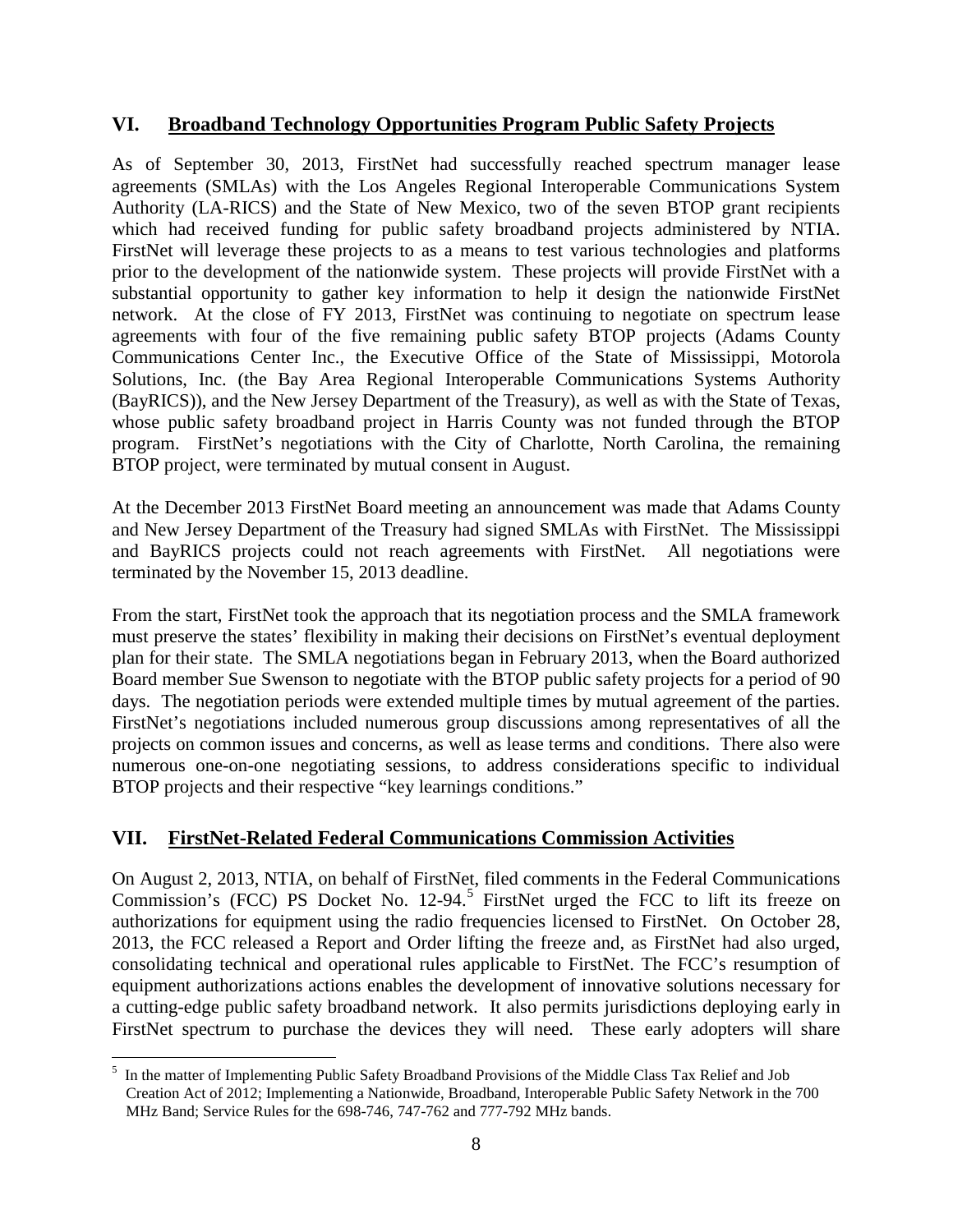valuable lessons learned, which FirstNet can leverage to make its rollout more efficient and effective.

NTIA has participated in cross-border dialogue with neighboring nations. With Mexico, these talks are expected eventually to result in a new protocol governing the 700 MHz band where FirstNet's radio frequency allocation is located.<sup>[6](#page-10-2)</sup> Talks with Canada aim to deepen and enrich the telecommunications aspects of the Presidential "Beyond the Border Initiative."[7](#page-10-3)

## <span id="page-10-0"></span>**VIII. FirstNet Board Meetings**

The FirstNet Board held five public, in-person meetings and four telephonic meetings in FY 2013.<sup>[8](#page-10-4)</sup> The statute creating FirstNet requires a minimum of one meeting per quarter. This was met and exceeded substantially. The dates for the board meetings were:

- December 11, 2012
- February 12, 2013
- March 18, 2013 (phone)
- April 23, 2013
- May 8, 2013 (phone)
- June 4, 2013
- June 27, 2013 (phone)
- August 13, 2013
- September 23, 2013 (phone)

### <span id="page-10-1"></span>**IX. Financial Condition of FirstNet**

FY 2013 was FirstNet's first year of operations.<sup>[9](#page-10-5)</sup> All activities associated with establishing FirstNet in FY 2012, including the recruitment of Board members and costs incidental to the inaugural meeting of the Board on September 25, 2012, were recognized as NTIA costs to establish the organization and were reported in the "First Responder Network Authority, Annual Report to Congress for Fiscal Year 2012." FirstNet operations commenced with the adoption of the organization's Bylaws by the Board on September 25, 2012.

<span id="page-10-2"></span> $6$  In 2012, Mexico adopted a plan for use of the 700 MHz band (the "APT Plan") which differs from the United States' band plan. In 2013, Mexico adopted sweeping constitutional reforms, including of telecommunications. NTIA participates in the activities of a US delegation headed by the Department of State. The delegation will seek to negotiate a new protocol for the 700 MHz band with Mexico necessitated by the changes in Mexico, as well as by the allocation of an additional 5 MHz of broadband spectrum to FirstNet under the Middle Class Tax Relief and Job Creation Act of 2012. The success of these negotiations is vital to public safety communications at the critical southwest border.<br>NTIA participates in the Canadian-United State Communications Interoperability Working Group, part of the

<span id="page-10-3"></span><sup>&</sup>quot;Beyond the Border" Initiative. These discussions facilitate information sharing, cooperative trials and problem solving which can enhance state-of-the art communications interoperability between the two nations. Canada has adopted a band plan and an allocation for public safety broadband use in 700 MHz similar to that of the US.<br><sup>8</sup> The complete text of each Resolution from each board meeting can be found at:

The complete text of each Resolution from each board meeting can be found at:

<span id="page-10-5"></span><span id="page-10-4"></span>[http://www.ntia.doc.gov/category/firstnet.](http://www.ntia.doc.gov/category/firstnet)<br>9 This report includes all the financial results for FirstNet, but not other NTIA activity funded through the PSTF.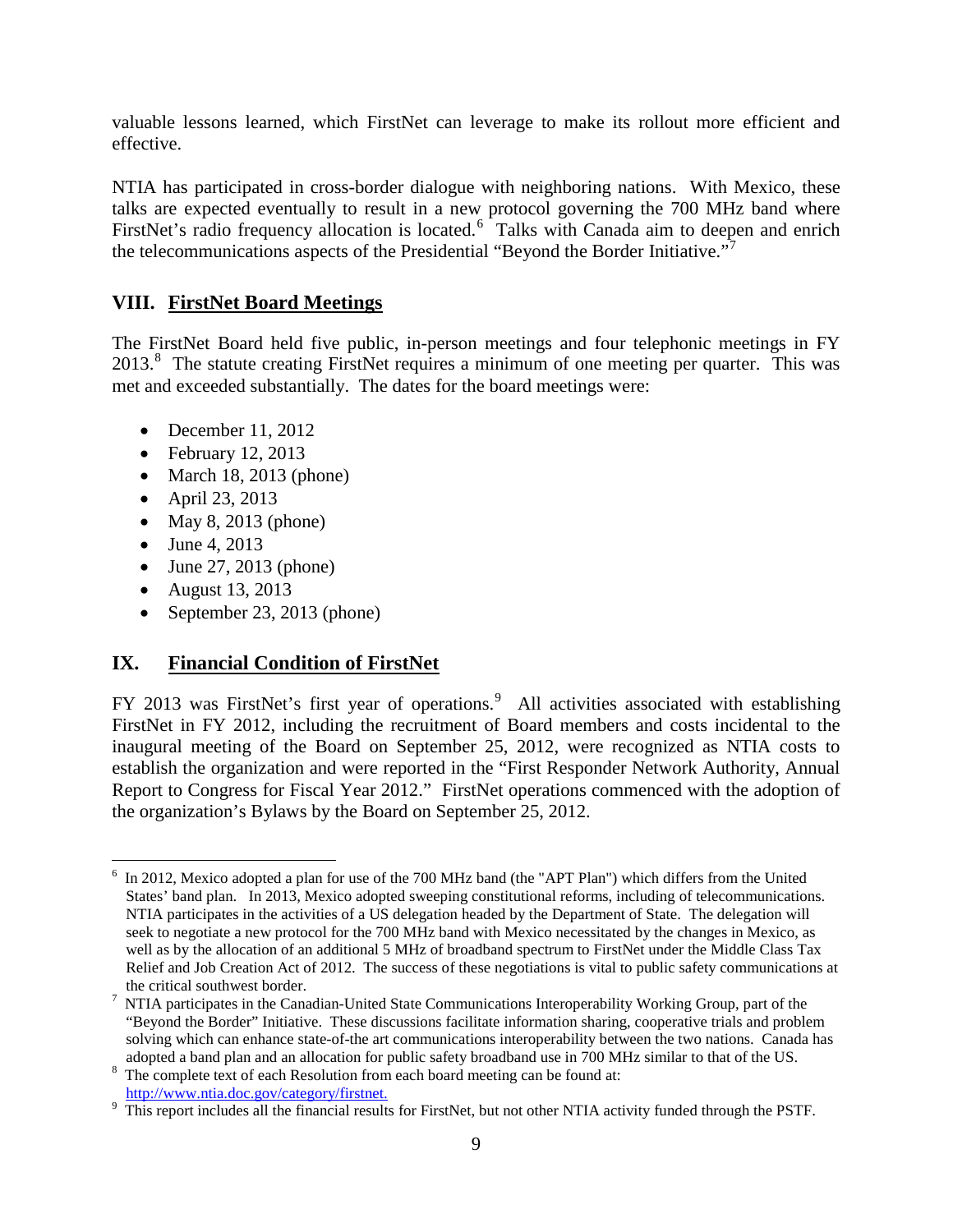In FY 2013, all FirstNet financial transactions occurred within the Public Safety Trust Fund (PSTF) established in Section 6413 of the Act. NTIA continued to exercise its borrowing authority under section 6207 of the Act, and borrowed funds were deposited into the PSTF to pay authorized NTIA and FirstNet expenses. No funds were deposited in the Network Construction Fund established in Section 6206 of the Act.

In December 2012, the Board appointed certain Board members to serve as acting officers of FirstNet to manage start-up operations with an initial authorization to spend up to \$10 million to develop a business plan and support outreach activities and consultation with state, tribal, Federal, and local entities. In February 2013, the Board authorized the acting officers to hire up to 10 FirstNet employees. In March, the Board authorized an additional \$1 million for outreach and user advocacy efforts. In April, the Board appointed a General Manager to direct day-to-day operations of the organization. On June 4, 2013, the Board approved a budget of \$50 million for FY 2013. FirstNet obligated approximately \$21.6 million in FY 2013.

Table 1 contains summary unaudited financial data. FirstNet management believes that the financial data presented is accurate. In accordance with section 6209 of the Act, FirstNet's FY 2013 financial results are undergoing an audit by the public accounting firm of KPMG LLP. Upon completion of the auditor's work, the results of the audit will be provided to Congress, the President, and the FirstNet Board.

#### **Balance Sheet and Net Position**

FirstNet ended the year with assets of \$8.8 million including approximately \$7.8 million to pay its obligated but unpaid commitments at year-end which consisted of approximately \$4.1 million in accounts payable and accrued payroll liabilities and \$3.8 million in outstanding undelivered orders. The net position reflects the excess of financing resources made available to FirstNet over total expenses incurred.

#### **Statement of Net Cost**

The statement of Net Cost presents FirstNet's results of operations. FirstNet generated no revenues in FY 2013 and incurred expenses of approximately \$16.9 million.

#### **Statement of Budgetary Resources**

In FY 2013, OMB apportioned for obligation the \$50 million approved by the Board as the operating budget for FY 2013. NTIA borrowed on behalf of FirstNet \$21.6M to cover FirstNet's obligations for the year.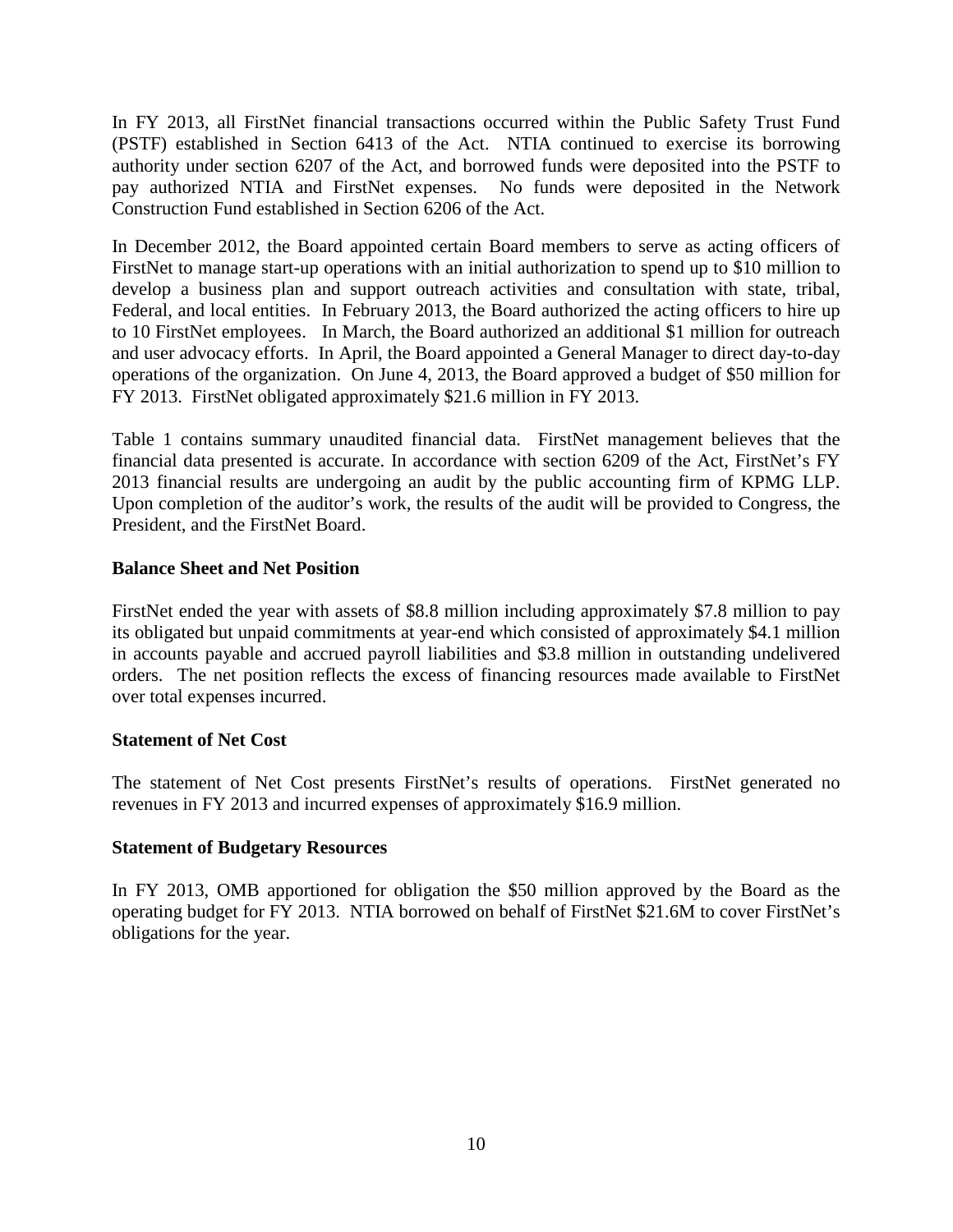<span id="page-12-0"></span>

| Table 1.<br><b>Financial Highlights</b>         |    |        |  |  |  |  |  |
|-------------------------------------------------|----|--------|--|--|--|--|--|
| (\$ in thousands)                               |    |        |  |  |  |  |  |
| <b>Summary Balance Sheet</b>                    |    |        |  |  |  |  |  |
| <b>Fund Balance with Treasury</b>               | \$ | 7,821  |  |  |  |  |  |
| Other assets                                    |    | 1,021  |  |  |  |  |  |
| <b>Total assets</b>                             |    | 8,842  |  |  |  |  |  |
|                                                 |    |        |  |  |  |  |  |
| <b>Accounts Payable</b>                         |    | 3,932  |  |  |  |  |  |
| Other liabilities                               |    | 216    |  |  |  |  |  |
| <b>Total liabilities</b>                        |    | 4,148  |  |  |  |  |  |
|                                                 |    |        |  |  |  |  |  |
| <b>Net position</b>                             |    | 4,695  |  |  |  |  |  |
| <b>Total liabilities and net position</b>       | \$ | 8,842  |  |  |  |  |  |
|                                                 |    |        |  |  |  |  |  |
| <b>Summary Statement of Net Cost</b>            |    |        |  |  |  |  |  |
| <b>Operating results</b>                        |    |        |  |  |  |  |  |
| <b>Gross Cost</b>                               |    | 16,869 |  |  |  |  |  |
| <b>Less: Earned Revenue</b>                     |    |        |  |  |  |  |  |
| Net cost of operations                          | \$ | 16,869 |  |  |  |  |  |
|                                                 |    |        |  |  |  |  |  |
| <b>Summary Statement of Budgetary Resources</b> |    |        |  |  |  |  |  |
| <b>Transfers-Current Year Authority</b>         |    | 21,556 |  |  |  |  |  |
|                                                 |    |        |  |  |  |  |  |
| Obligations incurred                            |    | 21,556 |  |  |  |  |  |
| Unobligated balance, end of year:               |    |        |  |  |  |  |  |
| Total unobligated balance, end of year          |    |        |  |  |  |  |  |
| <b>Total status of Budgetary Resources</b>      |    | 21,556 |  |  |  |  |  |
|                                                 |    |        |  |  |  |  |  |
| Change in obligated balance                     |    |        |  |  |  |  |  |
| Obligations incurred                            |    | 21,556 |  |  |  |  |  |
| Outlays                                         |    | 13,736 |  |  |  |  |  |
| Unpaid obligations, end of year                 |    | 7,821  |  |  |  |  |  |